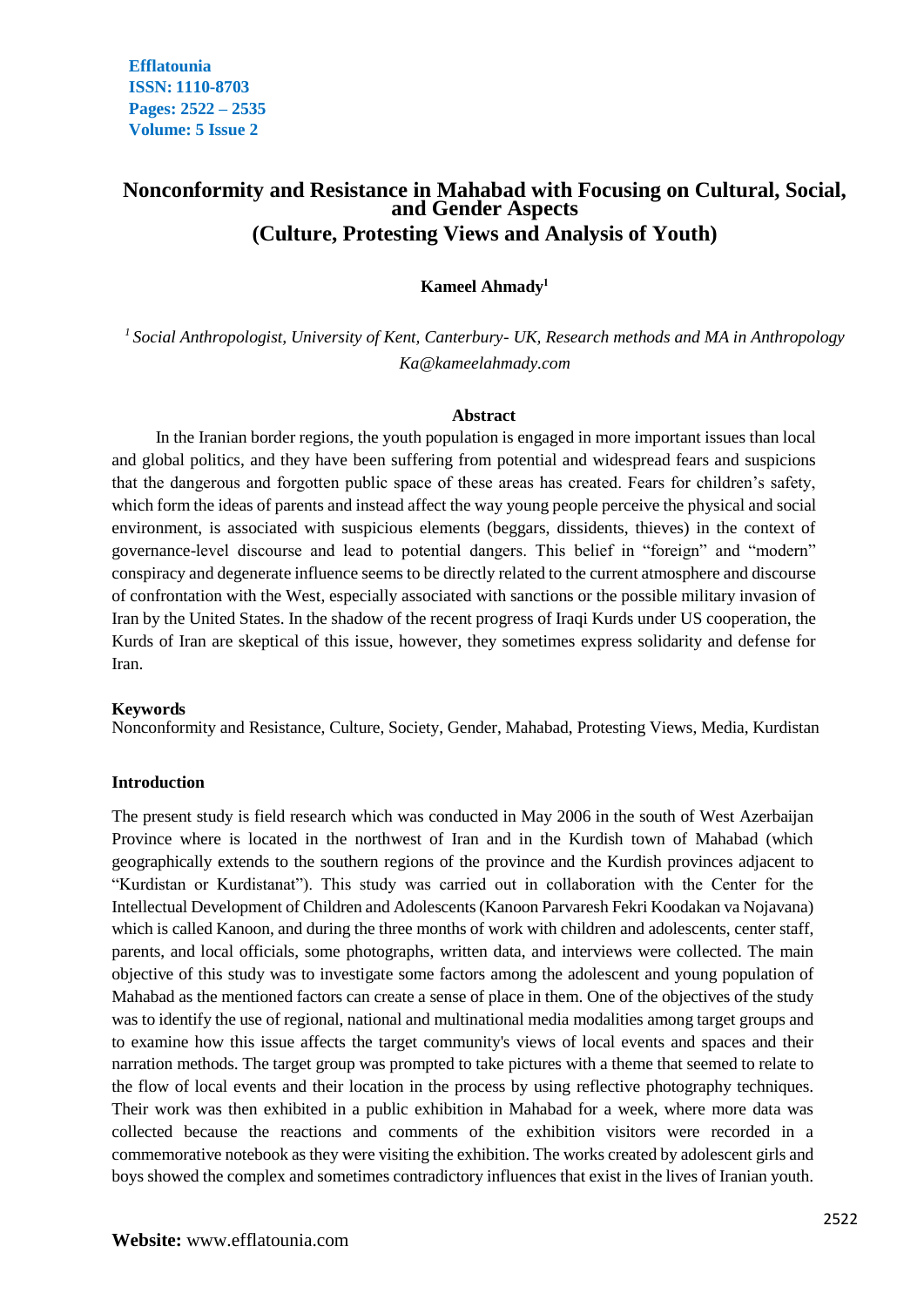So the ideal image of the "West" can challenge or enhance their sense of place. Rules of media and "narratives" of popular culture, that is, discourses used to describe current affairs and social conditions on Asian and European satellite television, films, virtual and print media such as newspapers and magazines, as well as local practices, not only were effective in the choice of subjects for young people, but they have also shaped the way they view these issues and related them to their lives.

Concerning gender issues, in particular, a more general discussion was strongly demanded, and at the same time, there seemed to be a question about the role of the positive or negative role of mixed (multiple) effects. We could also recognize the dominant ties of recent global events in which the regional identity and Iran were politically against the Western powers, based on the resistance of the Kurdish of dominant nationalism.

#### **Background of the Study**

Kamil Ahmadi has conducted research entitled "From Border to Border, (A Peaceful Study of the Ethnic Identity Challenge in Iran, A GT Study among Iran's Five Ethnic Groups) published in 2021 by Mehri Publication in London. At present, Iran has witnessed the continuation of identity or ethnic diversity, while the development of the globalization process has shown serious ethnic conflicts due to discrimination and inequality in seeking identity, peace, and justice. In this study, considering the aspects of Islamic and Western governments, the influence of Iranian civilization on the pillars (territorial, linguistic, and religious) in five ethnic groups Persian, Turkish, Kurdish, Arab, and Baluch has been investigated. The Iranian National Identity Committee exclusively removed elements of Persian national identity, lowered the status of Iran's historical identity, and determined the "identity" requirements of other Iranian ethnic groups. This study was done in thirteen provinces by using an integrated qualitative method (GT), survey, in-depth interview tools, library documents, and Open Data questionnaire extracted and categorized in the areas of "religious identity and national identity (interaction or confrontation)", "inter-ethnic cultural borders", "closure of ethnic and national movements", "elimination of cultures", "peaceful approach to overcoming the crisis" and reached a conceptual model in which the main factors (economic and ideological), intervention factors (media and lifestyle) and underlying factors (legal, cultural, and mismanagement parameters), phenomenon-oriented (demand for justice / social dissociation) and strategic action (peaceful action, acceptance of the status quo and government-nation interaction) and its consequences (stability and decline of social capital) ) have been taken into account. Goodarzi (2010) conducted a study entitled "Change in youth values and its related factors" and examined the opposition between cultural values in the west and Islamic values or in other words the opposition of tradition and modernity is the basis of changing values in Iranian society. Reza shah's treatments opposed the traditional and Islamic values of Iranian and changed the cultural system of the society and it is continuing till now. The central purpose of this research was to examine the change of youth values and its related factors (a case study of youth in Hamadan province) and the factors affecting it. The change of values showed a significant relation with education, sex, marital status, social class, family size, using mass media, fatalism, individualism, family conflict, value pluralism in the society, and performance of authorities as judged by the interviewees (R-square= %47). After multiple regression analyses, sex, individualism, education, family size, family conflict, and social class, were remained. Value change in youth can be modified by intervening in individual- and family-level variables.

Changing youth values is the result of a complex network of psychosocial factors that requires further analytical studies and the strengthening of supportive institutions and raising youth awareness of traditional Iranian and Islamic values. Khamsei (2007) conducted a study entitled "A study on the effects of socio-cultural factors on gender role stereotypes of two ethnic groups of Iranian students" In this study, Bern sex role inventory- Persian form- and a general demographic questionnaire were administered.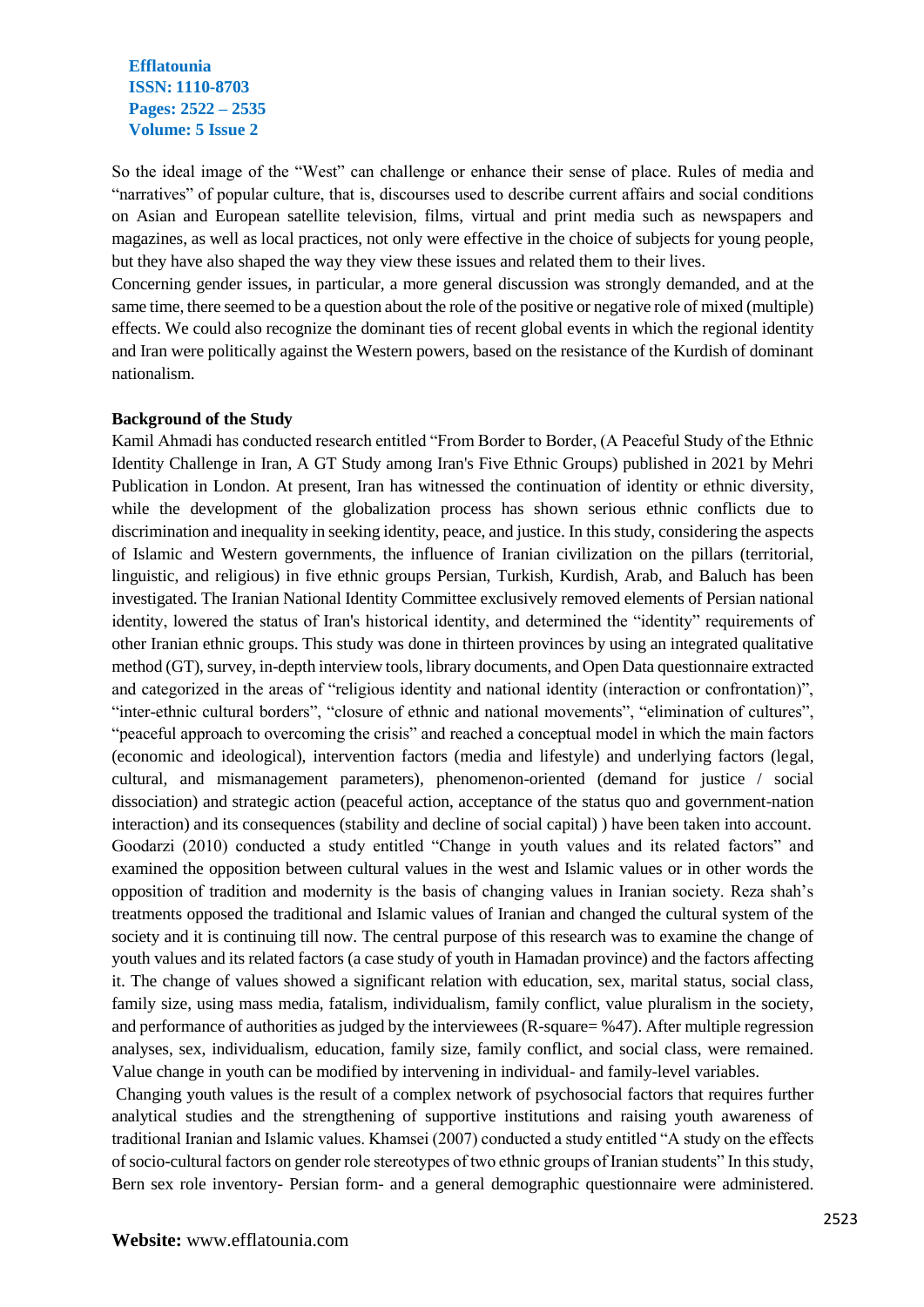Results showed that there were no differences between the two groups of female students in gender role stereotypes. But there were significant differences between two ethnic groups of male students according to femininity (t=2.5), and four different gender role stereotypes (c2= 7.1). Data also showed that both ethnic groups evaluated masculine traits more positively than feminine traits. Results had been discussed on different theoretical bases about femininity and masculinity.

# **Methodology**

Methods used in this field study included direct engagement with communities and resources and a Participatory Approach that encouraged participants to identify and express their favorite topics of local identity. Therefore, in this study, data were collected in the workshops and integrated groups as well as through conducting informal interviews and reviewing some brief research papers to coordinate the local research framework with the subject of this study. Moreover, during the exhibition at Mahabad Townhall, detailed notes were prepared along with the researcher's considerations about what was observed and the impact of popular culture on the public space of the town. The workshop specifically offered two courses: 1) photojournalism, and 2) visual narratives (storytelling). To get the permission of the Center (Kanoon) to allow the children to participate in these courses, the researcher was supposed to provide a volunteer education to teach the children the new skills, and the Center could list this course as an activity in their annual report to truly enhance their experience. In this way, the research method also included working with the organization to find work instructions that are beneficial to both parties and had results for all interested parties. Some people think that there is some kind of competition between the Center and the Ministry of Education, and the Ministry of Education has its specific center. Most school children are taken to daycare daily and are often required to participate in their daily and sometimes weekly activities, such as camping activities.

# **Field of Study: Mahabad and the Institute of Children and Adolescents Intellectual Development Center (Kanoon)**

Mahabad is a city in Northwestern Iran and is located in a narrow valley south of Lake Urmia, at an altitude of 1300 meters above sea level. The name Mahabad (Mah + Abad) is a Persian translation of the Manichaean name meaning "the place of the moon", which is rooted in the Kurdish word "Mang". The word "Mahabad" in the Persian Dictionary of "Borhan Ghate" is defined as the name of the first prophet who was sent to Ajam and he brought a book called "Desatir". Other sources say:

"Some people also think that Mahabad means the place where the elders settled. This ancient region was the center of the Kurdish regions in ancient times and Ptolemy called it Daroushah and Rawliston after Darias. Manichaeism is a branch of the colorful history of Mahabad that is still remembered today because of its pioneering role in the resistance of Kurdish nationalist movements and its historical and political importance, along with some of the most well-known poets and writers of the Kurdish literary tradition" (Van Bruinessen, 1992, p. 28).

### **The Importance of Visual Techniques**

As mentioned above, this research aimed to be participatory action research that not only identified the available skills in the community but also understood local interpretations of effective research. The Iranian media have made a little opportunity for independent voices to discuss social issues. This is especially true because young people feel that government infrastructure has little or no voice or adequate investment. Young women in particular are quietly marginalized, somehow excluded from public places. Therefore, in this study, photography, especially the participatory method that the researcher combined with photography, was used to collect data about the children who this study dealt with in a new way that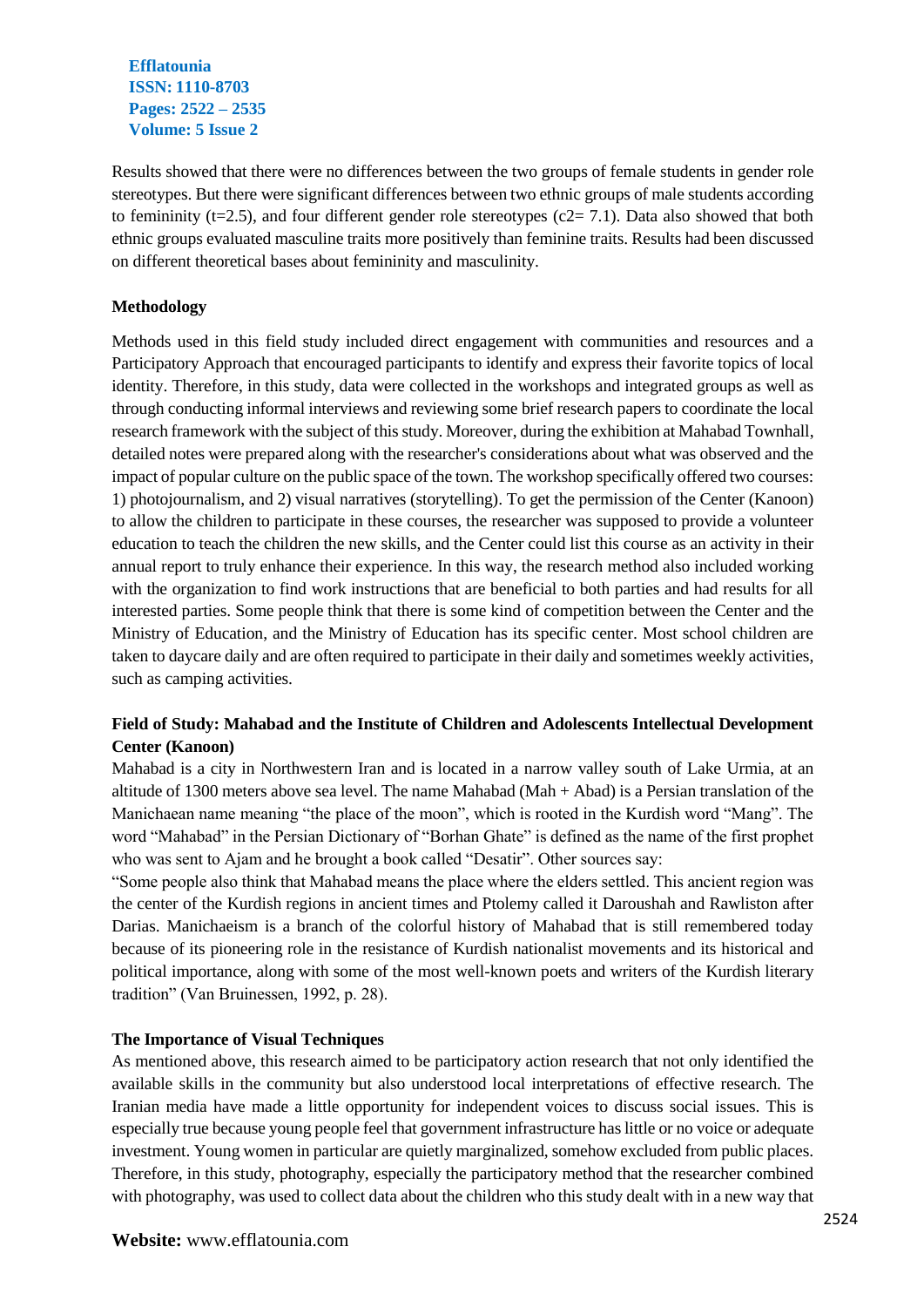reflected public spaces that may not have been explained before. It also provided the groups with a new presentation tool that is less intimidating and easier to access than mere interviews where they may not be able to communicate. Especially girls found an opportunity to participate in public spaces and talk about spaces where they felt that they have been excluded. Adolescents were encouraged to develop personal themes that they found relevant to the discussion. This technique was used based on the works of visual filmmaker and anthropologist, Jane Roach (2003), who broadened her research topics through her passion for the world of daily life, thereby, capturing the intricacies, complexities, and shortcomings of people's lives. Her support of visual skills and her very unprofessional approach to filmmaking, in which technical skills are less important than ordinary color and movement, contributed to an understanding of the ethnographic values embedded in viewing amateur photography created by young people.

Since it was the way of working directly with children and adolescents, so it necessitated that the photographs taken during the work in the field had a "clear" intention and meaning to increase their sense of place in the data collection process. Photographs can have different meanings for different visitors, and participatory researchers have these spirits, as Pink (2001, p. 51) said, "The meaning of photography is personal and subjective." The participatory researcher carefully ignored the subjective interpretations and encouraged the group of subjects to use photographs to speak up about their experiences.

However, after the interaction between the researcher and the children, an exhibition was held at Mahabad Town Hall, which breathed new life into these photographs because the public gave them new meanings and interpretations. These photos with the theme of communities and public spaces are now displayed in public spaces, revealing children's views and perceptions of local culture, which were previously unknown to the mainstream public realm.

This issue opened the door to a dialogue between various sections of society that helped visitors see their surroundings from a new angle. They believed that the "ethnographic meaning" of photographs has allowed the researcher as an ethnographer as well as the wider community to gain a new conception of Mahabad's youth culture. Kolar and Kolar (1986, p. 108) referred to this approach as a special field method, called "photo-article": "When a photo article is read by a local person, it has the potential to be a meaningful and credible section in anthropological field notes". The experience of organizing an exhibition was the same. For example, one of the visitors wrote in the exhibition notebook as follow:

It was interesting. It showed me a new way of visiting the city; The streets we walk through every day found a different meaning for me. It is very interesting to see the different views of Mahabad from the perspective of young people. In my opinion, in my town poverty is more prominent than anything else (refer to Photo No. 24).

Lidal and Starker (2006, p. 138) argued visual abilities in ethnography to create "awareness of the perspective of sexism and its application, both in front of the camera and behind it." It was a unique event and a demonstration of brave resistance to the girls who participated in this study, unfairly expressing their views on the problems they experienced in local cultural and social traditions. This is evidenced by some overtly extreme statements made by visitors to the adolescents' photo exhibition:

It was a very interesting exhibition. However, in my opinion, the works related to gender differences were not appropriate. I believe that women should not be given a more public role in society, because they should stay at home and men should work as a breadwinner. I enjoyed the photos that showed the value of family and respect for parents. (Rack: Photo No. 24)

Interestingly, the exhibition notebook took an unexpected form and it even changed to a report notebook on the nature of gender relations in the public area. Young men used this notebook to convey their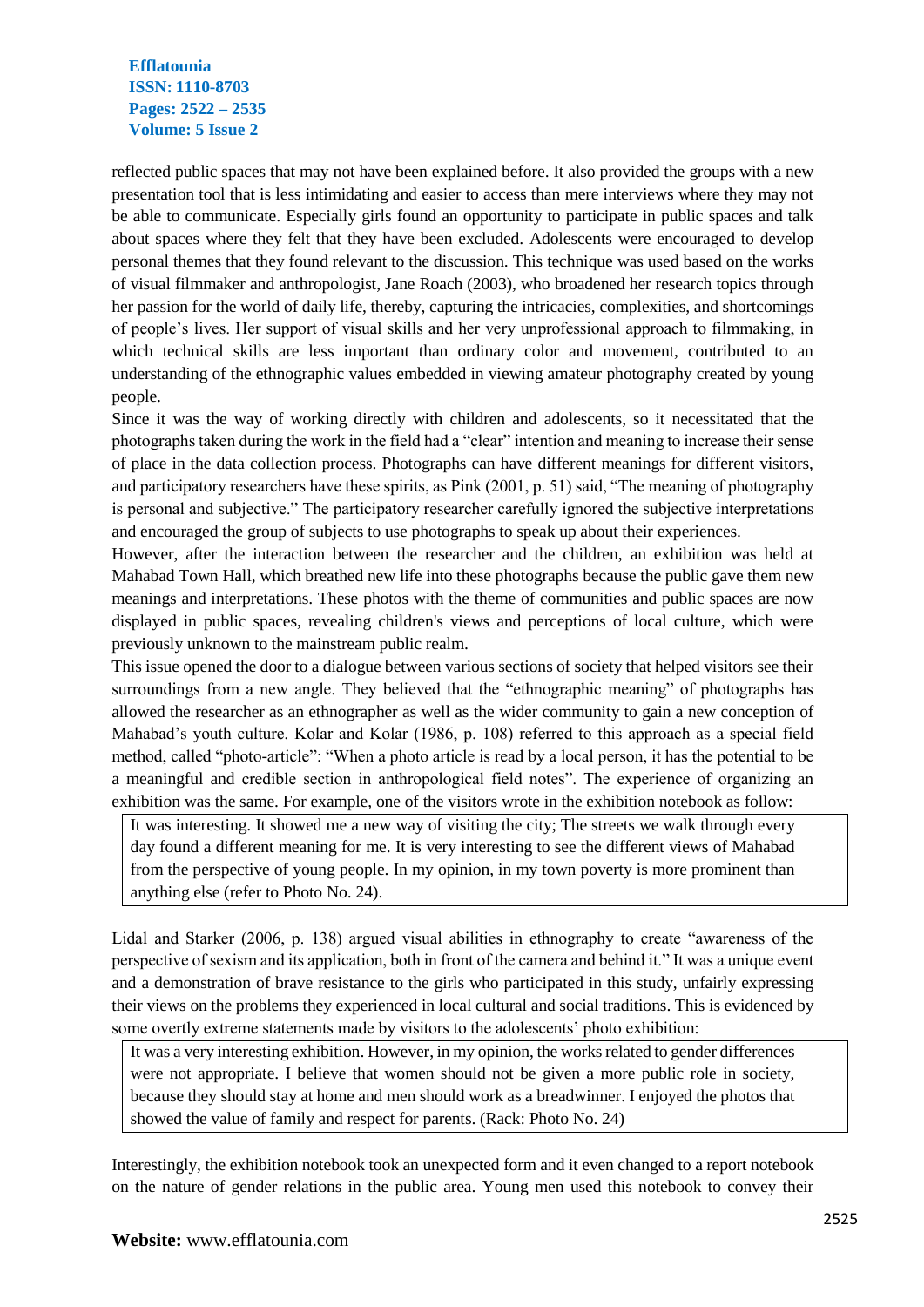romantic and poetic messages to their lovers so not only their messages would be expressed in a public place, but also they would keep behind the accepted boundaries of gender relations (refer to Photo No. 29). After the exhibition ended, I realized that because of these forbidden messages, a new relationship had developed between several couples. The news of the exhibition spread throughout the town and many girls and boys tried to get a chance to mischief with the trainees. In this context, others have found opportunities to continue to criticize the nature of the relationship between men and women, whether it is from the themes represented in the photos or the behavior of young people during the exhibition. For example, two young women wrote in the notebook:

I was very surprised to see these works in Mahabad. The great thing is that they are mainly made by girls and talk about our lives as girls. However, please, please, please do not indulge in your relationship with boys, because this will lead to inappropriate relations with men and sexual behavior for short-term pleasure, which will cause you to be misjudged in the future (Refer to Photo No. 25).

I think there is no problem with the exhibition. All we have is a lack of freedom, and because our lives have too many limitations, people are looking for ways to cheat. If these restrictions did not exist, we would not discuss these issues at all. If you imprison someone for doing something and he wants to do it, he surely will find a way to do it. Regarding the relationship between girls and boys, I think adolescents should be more cautious because they do not have the adults' experience. (Refer to Photo No. 25).

The adolescents' work in this way included twenty-eight photojournalism projects focusing on various topics such as managing and struggling with public space and displaying gender and identity in the space.

### **Ethnography of Photography Projects for Children and Adolescents**

Seven more detailed projects which seemed to reflect the concerns of Mahabadi's adolescent life were then selected and the data analysis continued using them. In these works, the government, the family, and the opposite sex have been directly criticized, and in some cases, clever methods have been used to circumvent censorship restrictions. In the final section, the content of these works has been analyzed more meticulously, and the themes that link these works together have been highlighted to understand what rules of reporting and narration of "current affairs" have had the greatest impact on the target group. For ease of access, the study was divided into three main themes:

- 1. People who consume;
- 2. People who have dealt with social welfare and government services;
- 3. People who have considered gender.

These themes have a lot in common and seem to influence each other, especially concerning family and /or government requirements for youth's behavior and freedom of expression.

### **The Effect of Ethnic Culture on Consumerism**

One girl who was a member of the group decided to make a report on the importance of gold in Kurdish culture and economy, focusing on the gifts exchanged at wedding parties. Traditionally, in the cultures of some ethnic groups, including Kurds, women are considered equal to the amount of gold they have. In Mahabad and similar cities, each family usually owns a fixed jewelry store, regulates their relationship with the store, and goes to the same gold store to replace new models of jewelry and gold pieces with term purchase and loans. For women, hanging jewelry at public events, especially wedding parties, is very important and demonstrating the fundamental role of gold in family life and social prestige. Every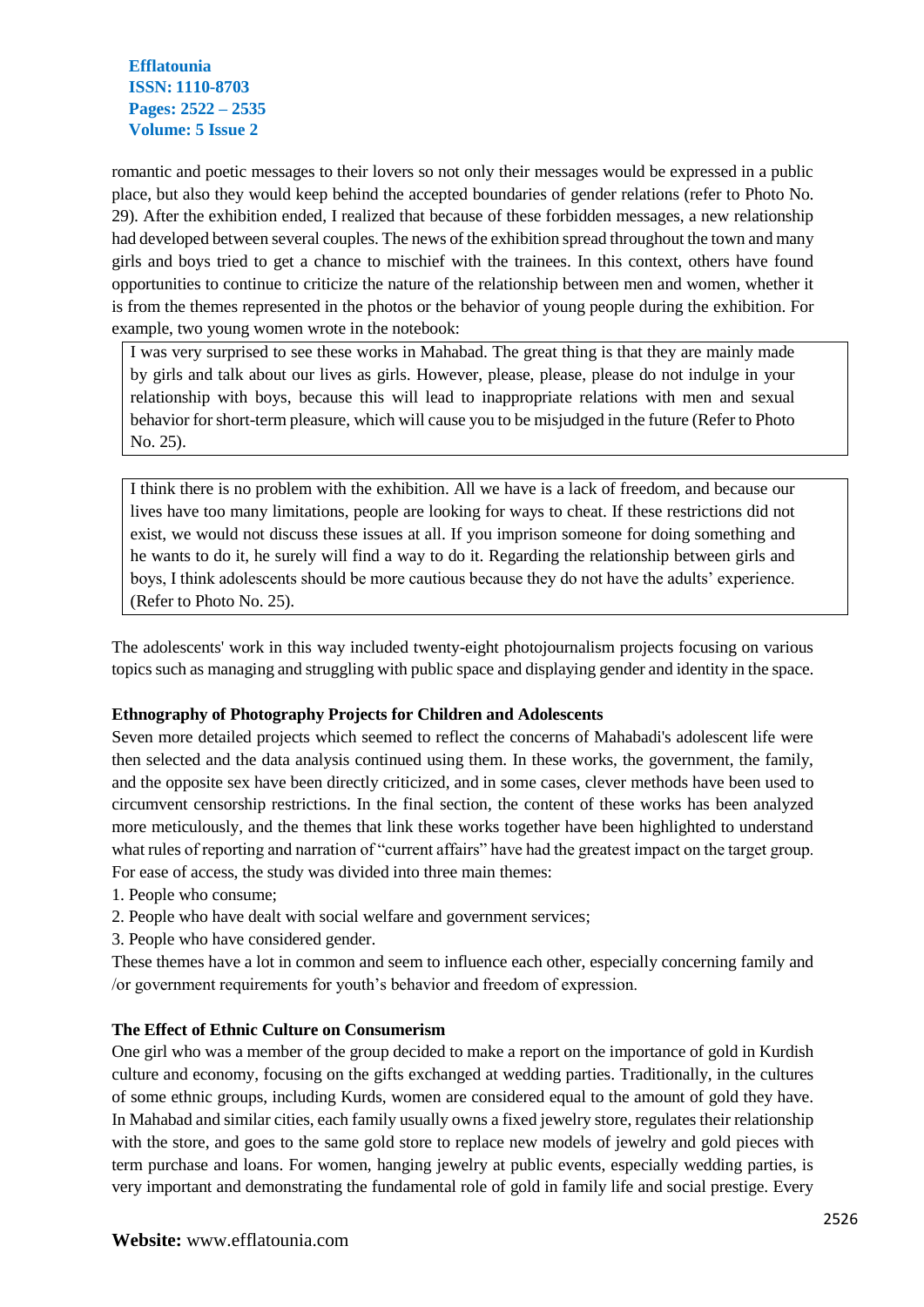day, the newspapers in Iran publish the price of gold on the market. The media has many discussions on this issue and on the impact of international events on economic stability and inflation in general, including the proposed sanctions imposed on Iran by the United Nations. Socially, when girls and women leave home in the evening, perhaps for normal social interaction, they always stop in front of the Gold shop windows to look at the jewelry without intending to buy it, and their conversations are mostly about jewelry and its new prices.



**Photo N.1.** Daily Changes in the Price of Gold in the Newspaper Recorded by a Photographer

In photo 1, we see a mother and her daughter who went shopping for gold, and in the large shop window, consumer goods with all their references to feminine ideals and poetic love are seen, like a heart-shaped item. Young women look at the items with a mixed look of respect, which in itself highlights the credit value of the jewelry pieces. One of the interviewees who was a woman said that she likes gold to look fashionable and show others that she has a good social status, especially in social gatherings such as wedding parties, but she also mentioned that gold makes a kind of security and economic independence for her.



**Photo N. 2.** A Beautiful Bride Necklace Priced around 570,000 Toman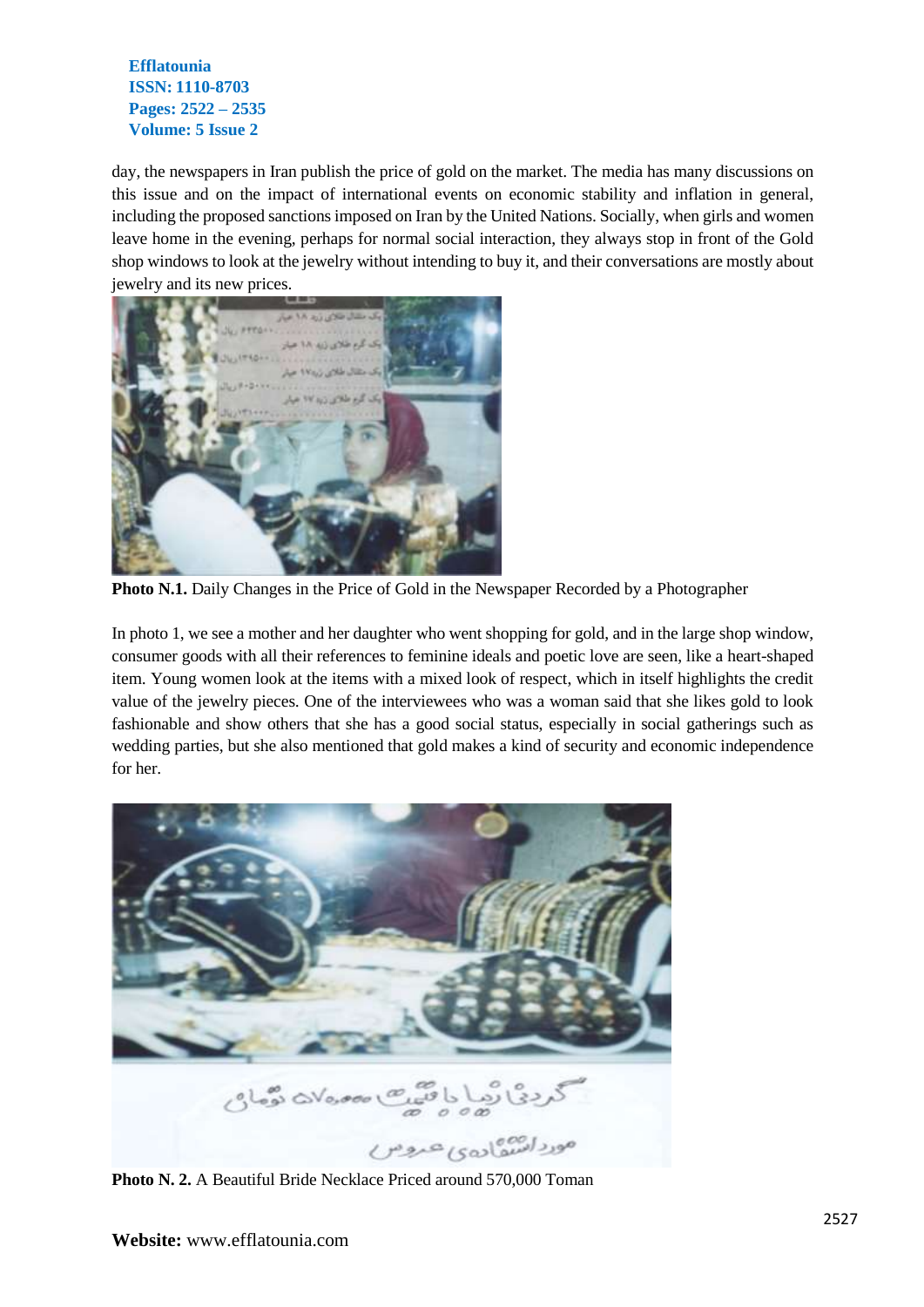In the next photo (photo number 3), we see a girl in a red dress with no face in the photo, but she puts her hands on the skirt dramatically and conspicuously to show off her many rings and bracelets. On the one hand, the dignified posture and dark identity of this portrait present a traditional image of female behavior. On the other hand, the lively red of the shirt contrasts sharply with the soft style of the public shirt. This is what can be seen in the photos of other adolescents and it can be concluded from this group of photos that gold, just like it established a traditional family role in a wedding, also provides women with a certain degree of independence.



**Photo No. 3:** The Hidden Identity of the Photographic Subject of Traditional Perspectives on Feminine Behavior

The theme of traditional relationships and their limitations in style and consumer goods was repeated in another girl's photographs. She decided to do her visual project by conducting some interviews with parents, teachers, and some young people, what people would choose to wear, and why. She also tried to understand why the hijab plays a very important role in women's dressing style. Thus, the questions of her work implicitly deal with the disappearance of traditional identities through the emergence of fashion, in contrast to the modern acceptance of Western' clothing models. He took several photos of people wearing traditional Kurdish clothing and then asked them why they chose this dressing style instead of the Western model. The choice of the photograph indicates that you may have a hard time finding people in Kurdish clothes because this way of dressing contains cultural or political expressions.

### **Social Welfare and Public Services**

In the next project, one of the girls decided to study the plight of street beggars and discuss their situation in the country. Like other cities in Iran, Mahabad is also affected by the growing trend and the large presence of street beggars. This problem is mainly due to recent rural-urban migration. These people appear in all the streets, and they usually settle near the center of the city, especially in front of the mosque during prayer to ask for help. In response to this increasingly serious phenomenon, Iranian print and television media have turned their attention to these street beggars in society. The general view of these documentaries (sometimes supported by the public) is that beggars are intruders who should not be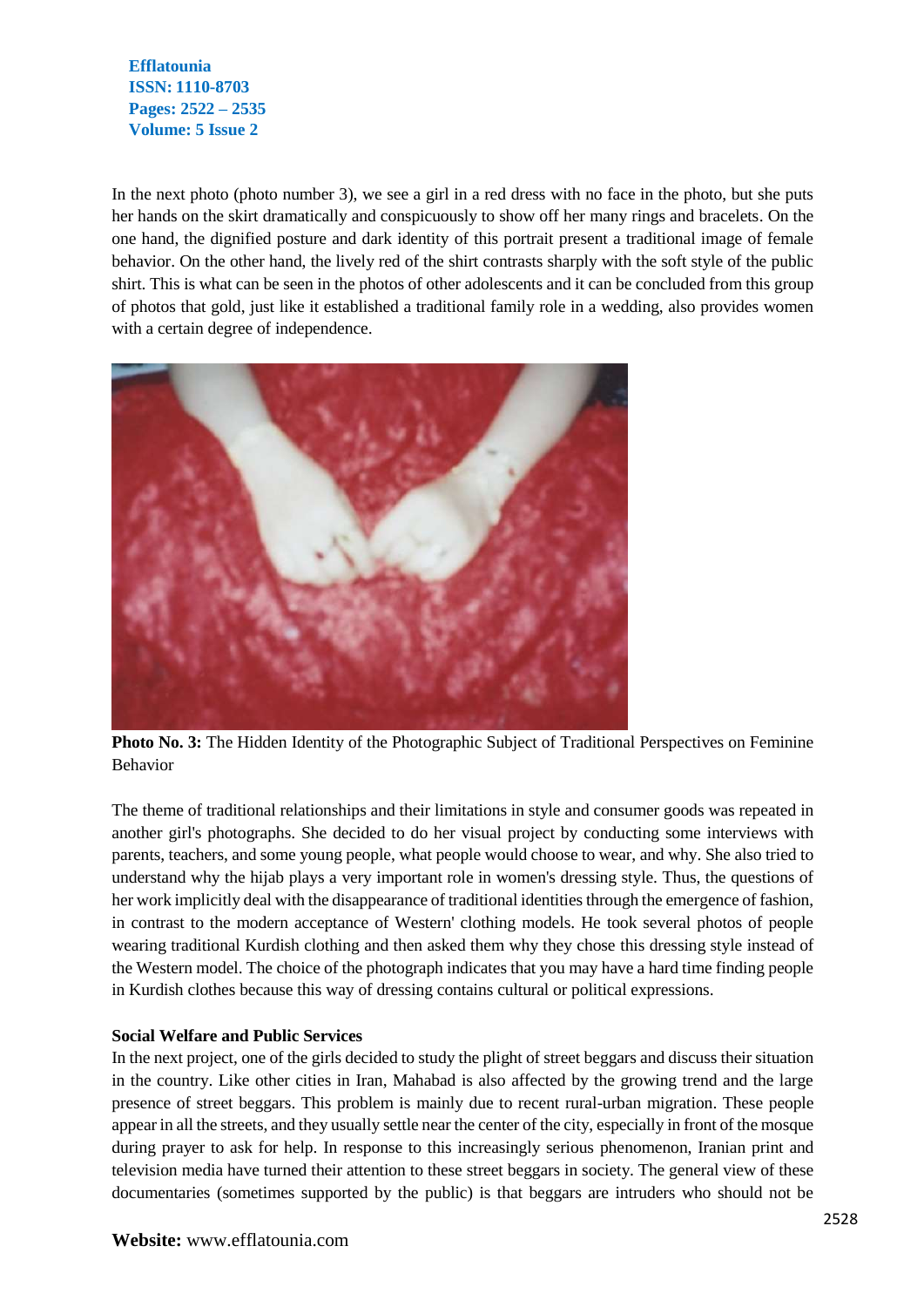trusted and they are sometimes very wealthy. In some cases, media reports indicate that beggars whose wealth was discovered after their deaths. The prevailing belief is that street beggars should not be trusted because they are lazy and sometimes wealthy people who often abuse their disabilities. In recent years, some comedians have even shown this popular legend in their shows. But a large part of society also sympathizes with the plight of these beggars, especially women and the elderly. The Imam Khomeini Relief Committee aims to help widows and elderly people who have no income by providing small amounts of food and cash to clients. This photography project is certainly inspired by public debates that are being reflected not only in the news media but also in popular culture and a more comprehensive understanding of the maintenance of public spaces and streets.

The young participant who worked in this section conducted several interviews with police officers, Relief Committee staff, Social Security Organization staff, and the common people. However, she decided to take photos of the obvious faces of this phenomenon on the streets of Mahabad instead of photographing the interviewees.



**Photo No. 4.** A Blind Beggar Couple in front of them (left of the photo) is a Blue Donation Fund of Imam Khomeini Relief Committee. It Is Written in the Photo that "If People Help Beggars without any Intermediaries, What is the Use of these Donation Funds?!"

In photo 4, a blind couple is working together on one of Mahabad's busy streets. They are sitting next to a bank and in front of them (on the left of the photo) there is a Relief Committee's blue donation fund, while people have been asked to donate to these funds. The young news photographer argued that people do not trust these donation funds because they think their donations do not go to the poor and they are given to the government to be spent on other things or spent in other countries. During an interview, she asked the police why, following the law, they do not take any action about this issue by gathering these people from the streets. With an ironic criticism, it seems to imply that the government has not taken enough actions to ensure that this problem is solved, which is why we see poverty in the eyes of the public, which is disliked by middle-class citizens. At the same time, she explained that although the potential donors do no trust the beggars, citizens prefer to help the beggars rather than the government system.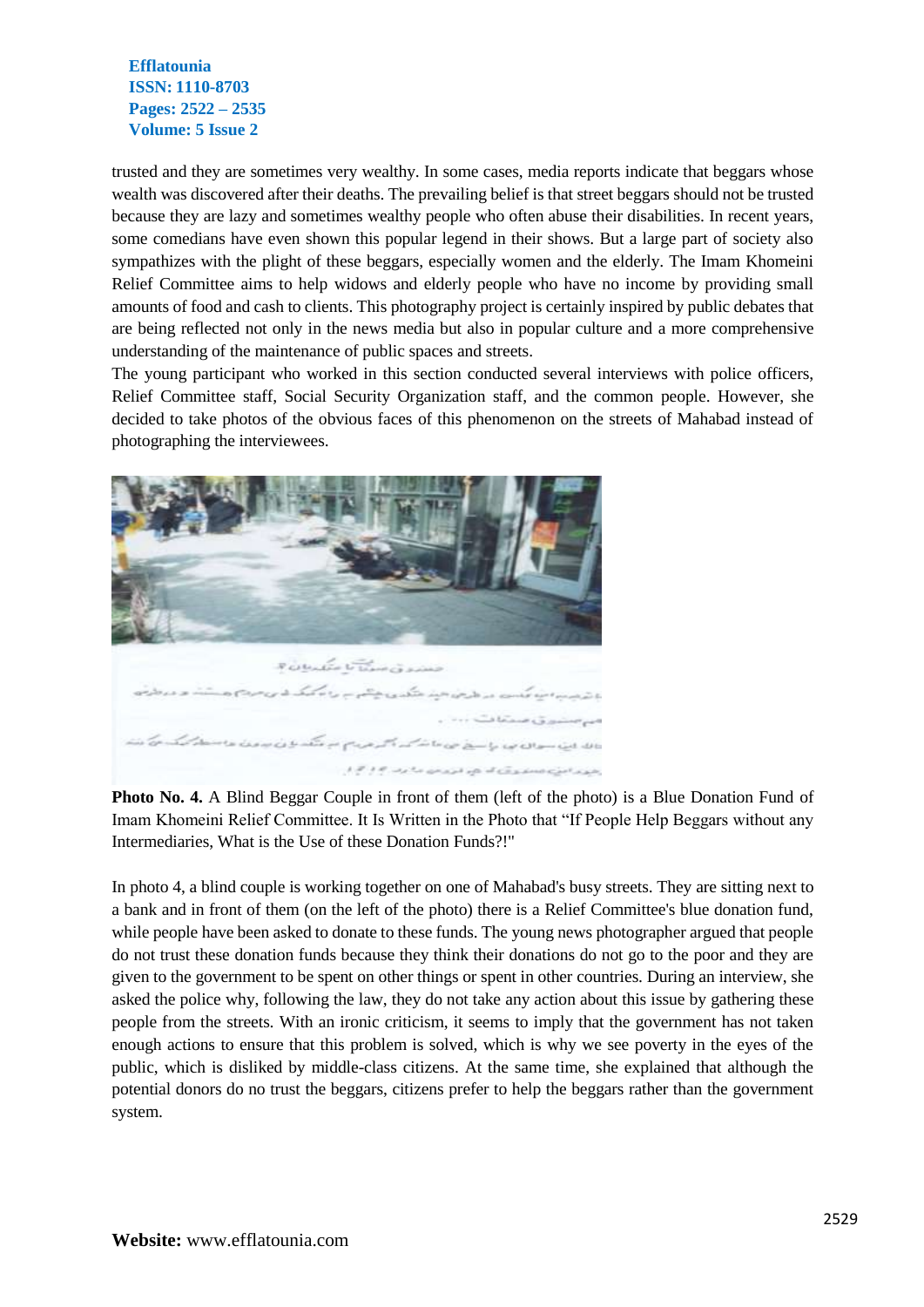

**Photo N. 5.** An old Woman is Begging Because She is not Able to Make a Living

In photo N. 5, there is an old woman who is looking directly at the camera and wearing a ragged dress. Her gaze and dull face seem to attract the sympathy of pedestrians. On the sidewalk in front of her, she spread a small piece of cloth on which she had collected the money, coins, and notes that were donated to her. It is written in the photo: "The old woman in the photo is begging, and it is clear that this woman in this age is not able to work and earn and thus make living for herself. So she must ask for help from everyone just to make a living". According to the researcher, in this photo, a direct and almost protesting sympathy is expressed to this woman, regardless of other beggars, and such people find themselves in a difficult and humiliating situation on the street. Culturally, a woman who appeared to the public in such a miserable and impoverished state has accepted all the humiliation. Although the young photographer did not trust all the beggars, governments, and charities, she also gave the reasons why women could not find jobs because of their age and gender and she pointed out the beliefs that led to such consequences.

#### **Gender Differences**

Another girl who participated in this project worked on the teen girls' opinions about boys. She wrote at the beginning of her report as follows: "My goal of doing this news reporting project is to focus that girls and boys should not have a relationship. If they want to, there is nothing wrong with that, but, if they don't want to damage their reputation and their family's reputation, they shouldn't. I do not know why a girl or a boy growing up in a prosperous family does so. Is it just for fun? Or for pleasure? Why not do their homework and respect their family? Aren't they afraid of their parents? I know they are not. Well, at least they should be afraid of God. It is a sin. I beg you to think about my words. If it is for your goodness that is great, if not ..."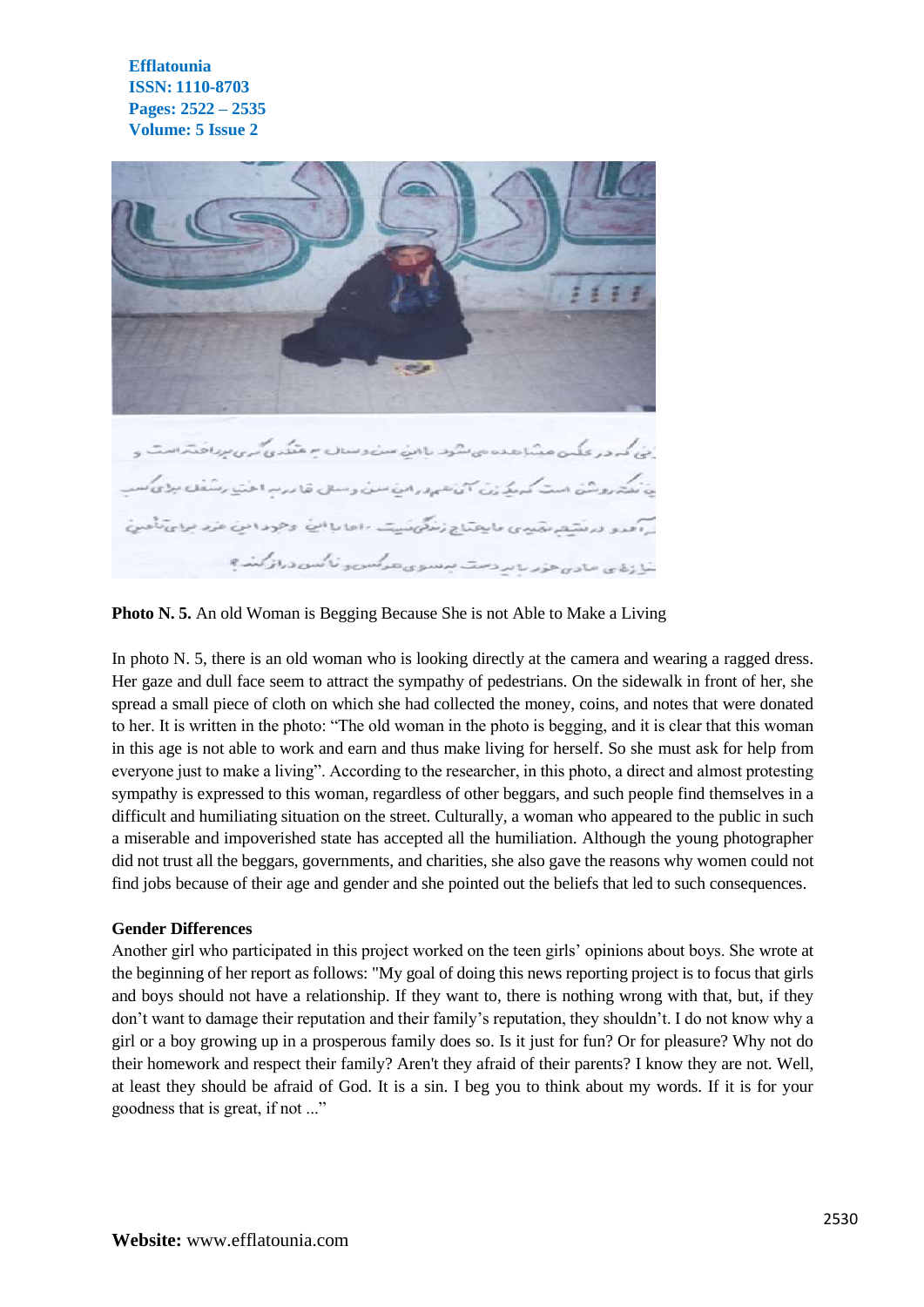

**Photo No. 6.** A girl is Pictured after the "Tragedy" of Breaking up with Her Boyfriend and She is Comforted by Her Friends.

Although this report and writings seem somewhat extremist and may be seen as representative of the conservative and traditional mindset of an urban society that is far removed from modernism, the adolescent reporter has shown strong showmanship in his work that is influenced by popular cultural norms. Her used approach in her report was to ask her audiences some related questions and to provide them limited space for answers. Various questions were asked, some of which were designed according to customary criteria and standards, such as "Do you have a boyfriend?", "Where and how did you meet him?", "Does he love you, and how much?" The reporter then asked the girls that why they need the boyfriend, and also what would happen if their parents found out. In almost all cases, she asked, "Why did you break up?" and "Do you want to meet a new person and why?" The message below the photo seems to be a kind of moral anecdote. She ended each interview by asking for advice from other girls who have never had a boyfriend.

#### **Analysis of Photos**

Analytical study of projects shows that several cultural factors affect young people and occasionally enter into their lives as contradictory processes. For example, the stereotypes of "Western culture" that prevail in democracy and gender equality are controversial and imitated by various beliefs. It is as if there is genuine doubt about the Western world. The West has emerged as a symbolic tool in the lives of these teenagers and young people who consider it as a sample to evaluate their society, and of course, the west is regarded as the source of liberation and superiority while these views may lead to moral corruption and lack of values. However, this is not just a problem in Iranian society, but due to the increase in drug and alcohol abuse in contemporary Iran and Kurdistan, it seems to be an extremely important problem. As Jones & Wallace pointed out, in recent years there has been a general sense in Western countries to understand the behavior and socialization of young people in terms of "danger" and "pathology":

There are some views under new "laws" that the rising in adolescent birth rates, delinquency, and violence or alcohol and drug use are indicators of moral decay rooted in the collapse of moral values that are traditionally institutionalized in traditional family life through parental authority.

The logic of this debate has led to policies designed to support traditional family values, prevent family collapse, and preserve parental family authority and commitment (Jones & Wallace, 1992, p. 45).

Regarding the abovementioned, a custom that can be seen as traditional as increasing restrictions on young people and especially women's freedom of action outside the family cannot take the form of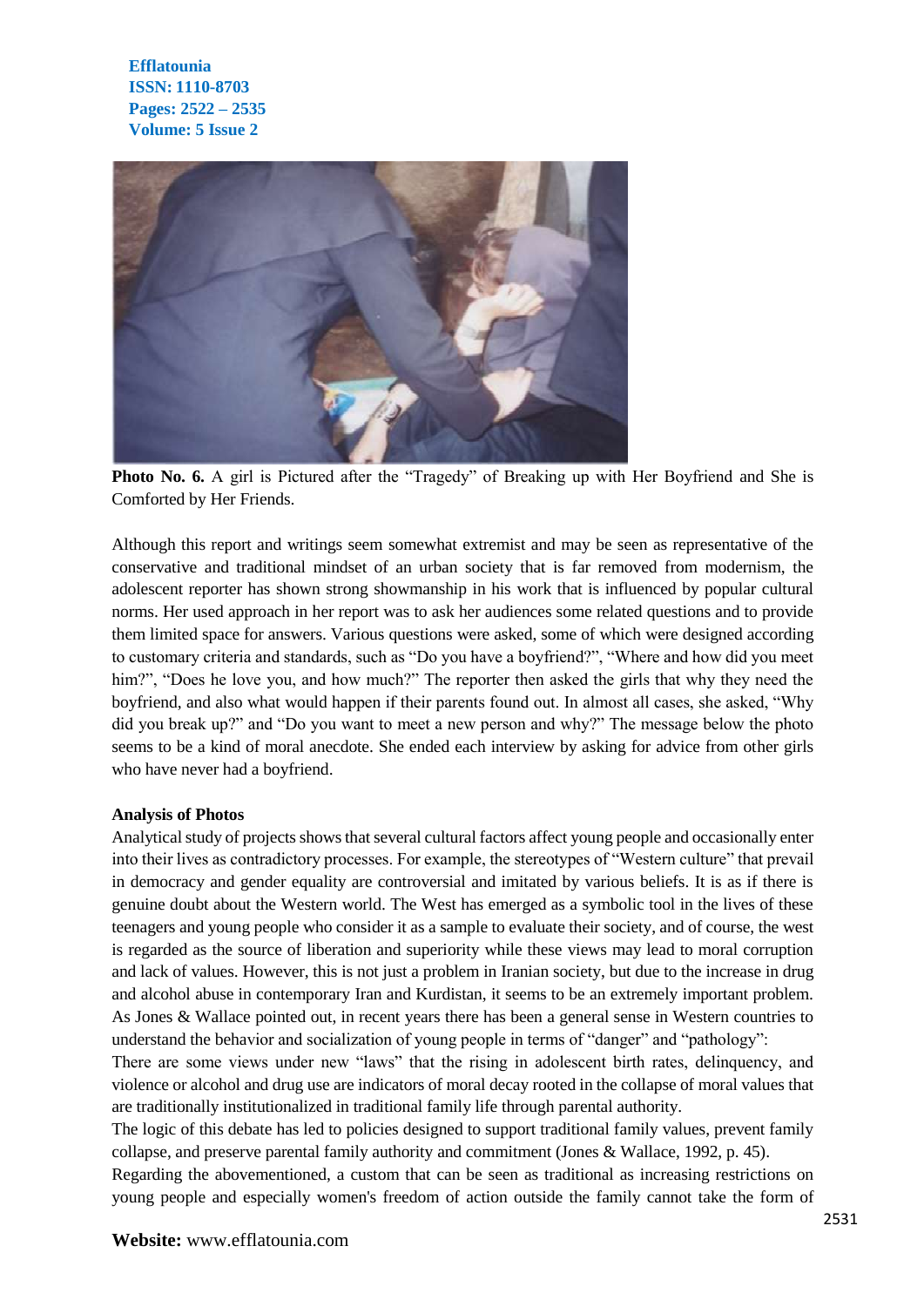reinforcing traditional family values tradition but a new and emerging response to the perceived danger of modernity to youth's culture. Although in the Kurdish region of Iran, parental control over young people, especially girls, has always been greater and more direct, this type of control is now becoming stronger. During my time in Mahabad, whenever I had the opportunity to chat with the parents accompanying their children in the class, a large part of the discussion was always about the vortex of drug and alcohol abuse in Kurdish society. This is an emerging phenomenon, and many of my interlocutors believe that the policy of the Iranian government is to bring cheap drugs to the Kurdish region to control the influx of young people in the region.

Regardless of political conspiracy, as discussed in Jones and Wallace (1992), adolescent issues except for adolescent pregnancy (including child marriages, as the age of marriage in Iran is nine for girls and fifteen for boys ), are emerging in Iran, although in social discourses, these issues are probably still presented as "modern" and "western" moral corruption problems, and in the local news media, programs in the form of debates are dedicated to this issue. These programs often form a "cultural phobia" mentality, pointing to friction with young people themselves, especially young people who have developed self-awareness and critical attitudes toward social issues. This is evident, for example, in the work that addresses women's freedom in public (specifically, photo N.19). In this report, a young girl described what people think is a feeling of insecurity on an empty street, and the boys who spend their time wandering through public places have been described as "nocturnal" animals. In the report which dealt with girls and their boyfriends, most of the interviewees were "abused" and "heard lies" by or from boys. Here it is the opposite sex that makes the greatest threats for the girls, although still in the context of "modern" sex relations, the relationship can be made outside the framework of marriage. As Kaplan (Kaplan, 2000: 201) argued that "the relationship between domination over deprivation of public space and gender rights for women is encoded in ideas of fear and public safety".

Regarding material consumerism, tensions between the effects of traditional and modern consumerism emerge through the awareness of the identity of a distinct Kurdish minority and the cultural component attributed to it. This is evident in studies that deal with the type of clothing (both traditional Kurdish and Islamic religious) and local celebrities in Mahabad. For example, in one study, the girls favored the use of the hijab, but with the western dressing model, they did not accept the traditional Kurdish way of clothing which may provide a rare opportunity to get free from the restrictions of Islamic dress. The photographs taken in this study were also a critique of the limitations of Islamic dressing and the benevolent behavior of women. But there is also a sense of dissatisfaction with the approach to excessive freedom of boys and men who display modern tools (motorcycles and monster masks). Tohidi (1994) examined the Iranian society and determined how the traditional and preconceived aspects of society, especially with opportunities for women's liberation, have been presented and developed since the 1979 Islamic Revolution. In his view, the goal of resisting western intervention is to familiarize people with the concept of "Westernization" and to focus on the theme that excessive liberalism and the abundance of western values lead to moral degradation. This issue has been presented by some government authorities as part of the political discourse. Since these ideas have only been put forward in recent years and considering the public confrontation between East and West or between tradition and modernity, this issue helps us understand the ambiguous methods adopted in this project and the subject of adolescents' photography. This idea is challenged in the form of an indigenous concept of "satellite girls", a term that both praise and condemn the depiction of young women. Satellite girls are people whose personal ways seem to be influenced by satellite TV. They are sleek and attractive, but at the same time more intimate and it is easier for them to get into boys' gatherings. In fact, "satellite girls" is a slang term that is sometimes used in people's conversations.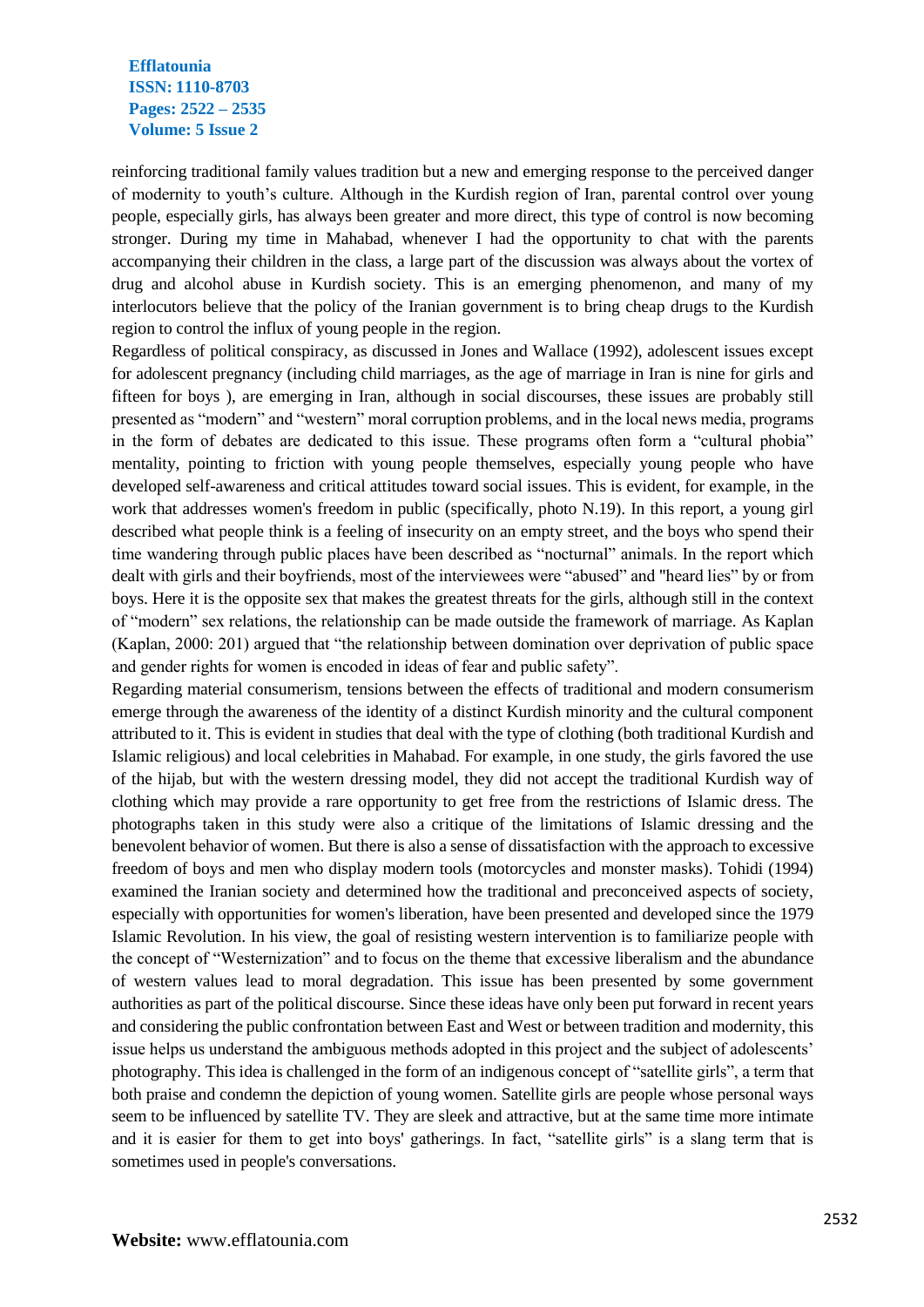However, Iranian society's belief in gender is inevitably influenced by the "Western" concept of addressing gender issues. In some cases, this concept has become idealistic. In the current context, and even in some cases, these ideas go hand in hand with beliefs in the United States and the United Kingdom, the international media discourse, and the "freedom lovers" who emerged in the war against terrorism. An example of this can be seen in the speech of a young man visiting the exhibition:

In my opinion, in today's Iranian society, women are equal to slaves, thugs, and servants. A society with no democracy is not regarded as a country. In my opinion, Islam should be separated from society so that everyone, men and women, can be seen the same.

We can see alluding to the existence of parallel lines between the idea of democracy in the West, especially in the United States, and the secular government's enjoyment of gender freedom. The background information for this view is undoubtedly obtained from foreign channel news and virtual media which are provided to Iranian adolescents and youth across the border, satellite, and the internet media, especially to Kurdish youth who follow them at home. Adolescents have access to these immigrants and mostly political channels and regarding the recent developments of their Kurdishspeaking counterparts in Iraqi Kurdistan, their parents are less critical of Western or American values in comparison with the majority of society. The study conducted on Mahabad celebrities also showed the multiple effects of various media forms, while Popular Persian music is the most common form of music liked by young people in Iranian society (Shay, 2000, p. 69).

Even in Kurdish regions, the celebration of Kurdish achievements, which are both local and transnational and communicated through satellite media, reflects a combination of regional, national, and international cultures. Regarding the relationship between consumerism and local culture, a space that is the intersection of different collective perspectives has been taken into account, while each perspective imposes different cultural expectations and needs on this space. The mentioned perspectives specifically construct local identity in this process beginning with the application of the same basic knowledge of the local, social, and spatial affairs. They must enrich this knowledge with their common values and use it to create special narratives from that place. According to young people, one of the key sources to facilitate these narratives is popular music and the stylistic mechanisms surrounding it (Bennett, 2000, p. 66).

| Table No. 1 Comment of the visitors of the exhibition about the photos |
|------------------------------------------------------------------------|
|------------------------------------------------------------------------|

|  | In the name of Allah |  |
|--|----------------------|--|
|  |                      |  |

**Greetings** 

There were beautiful photos in this exhibition, but they were not well decorated and most of the works were downloaded from the internet.

Regards,

Ramin Seraji; Farzin Arabi

First, the exhibition was really interesting, especially the paintings. Second, the most interesting thing about this exhibition was the photos of Mr. Ahmadi, and also the differences in the works of girls and boys, which was interesting. But in my opinion, girls should not have any freedom of speech and mind at all, because it is customary for a man to work out and make a living, and a woman to stay at home and serve her husband and children. Another interesting thing was the photos of serving parents and also poor areas in Mahabad.

Himan Yazdani

I am a boy. In my opinion, in present Iranian society, women are equal to slaves, thugs, and servants. A society with no democracy is not regarded as a country. In my opinion, Islam should be separated from society so that everyone, men and women, can be seen the same.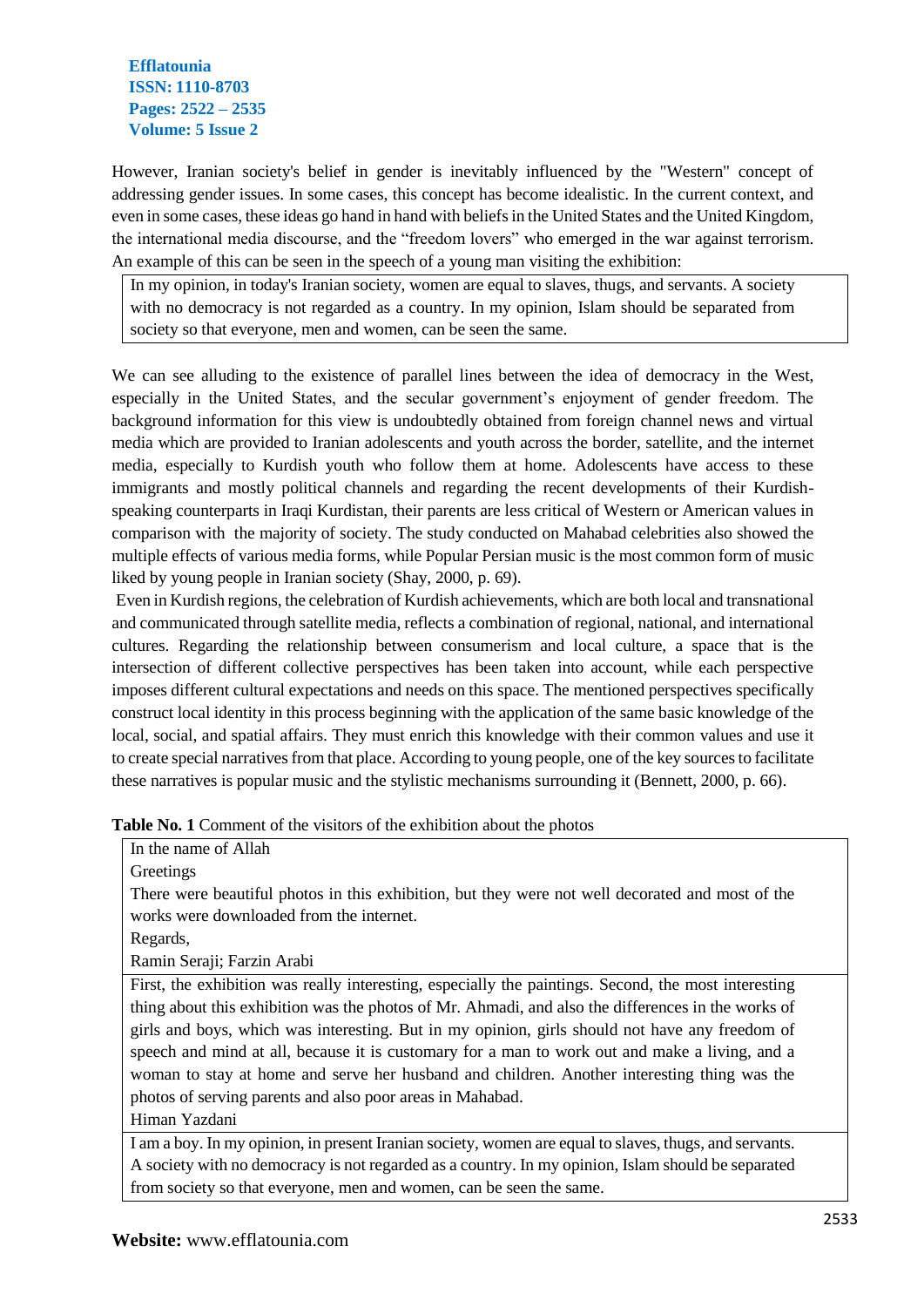I am a fellow citizen of Mahabad. I am a boy. I live in a poor area. Our life is a mess due to the wrong policies of this government, we are already amid economic sanctions.

### **Conclusion**

Regarding the controversial issues, Kurdish youth and adolescents use a variety of images in various contexts which might be a common action they may share with other youth around the world. One of these cases is the use of fixed gender stereotypes of men and women, which have undoubtedly arisen to the same extent through ideas and centered on Western gender assumptions that exist through gender structures in Kurdish, Iranian, or Islamic contexts. Nader (1989) argued that the relationship between different stereotypes shows their impact on the role of women. According to him, traditional theories of Orientalism should be reconsidered "to include the idea that the West also exists in the Islamic world, and in that analogy, the contradiction that controls and limits women's resistance plays an important role. It describes the structure of gender as a product of the interaction between the two major religious worlds, Western Europe and the Arab East." This is also very important because it shows how the impact of various cultures and ethnic minorities on people's daily lives has been ignored from a confrontational perspective of East, West, Arab, and Europe. However, gender is a common theme that has been taken into account in almost every youth's project. For example, the same moral axis was seen in the street beggar project, and despite the initial reference to governance mismanagement, it tends to draw a line between the appropriate male and female roles in public and private spaces. This view is certainly not exclusive to the Muslim or Iranian community, but it is similar to what Pesaro cited about the restriction of welfare in American society: "Celebrating the nuclear family and gender ideology converge in a way that exposes the homeless to humiliation rather than sympathy." This is also the case here, given the tendency to see beggars as fraudsters or even rich people. Woman beggars, on the other hand, were portrayed as the role they should play in Iranian society and the difficulties they suffer from as women. Are these criticisms another social norm that expresses gender behavior, or are there discriminatory government regulations in marginalized areas?

The relationship between young people and powerful institutions, that is, family, society, and government are not established. This may be one of the reasons why they doubt their status and opinions in society. Mead (1964), in her classic work on youth ethnography, Coming of Age in Samoa, argued that the transition from childhood to adulthood should not be shown scary or indulged. She believed that this is constituted by cultural norms, that is, in Western society, adulthood does not have a very clear status in terms of social roles and responsibilities. Kurdish teenagers, especially from an early age, have been actively involved in housework, which is in line with Mead's vision of clear responsibilities they face in their youth. Young people in the family are assigned specific tasks related to housework or shopping, and these tasks often vary by gender. For example, girls learn to prepare food or set tables, clean the house, etc., while boys' chores are mainly outside the house, such as standing in line to buy bread, meat, and other necessities. It seems that the established roles of men and women can be seen in Mahabad, while boys have more responsibilities and more freedom, which takes them further away from the family environment, so they have stayed out since childhood. Therefore, it may not be surprising that public spaces and male-dominated themes permeate the works of many young girls. As Labuan has shown, "Quasi-public and personal entertainment settings, such as clubs and bars, have rules that specifically exclude women. These obvious sexist norms have almost disappeared, but public spaces still have a masculine meaning. Even today, public places such as streets and parks are still considered to belong to men, and most of these areas are managed by men as they have more freedom to use such public spaces."

### **Reference list:**